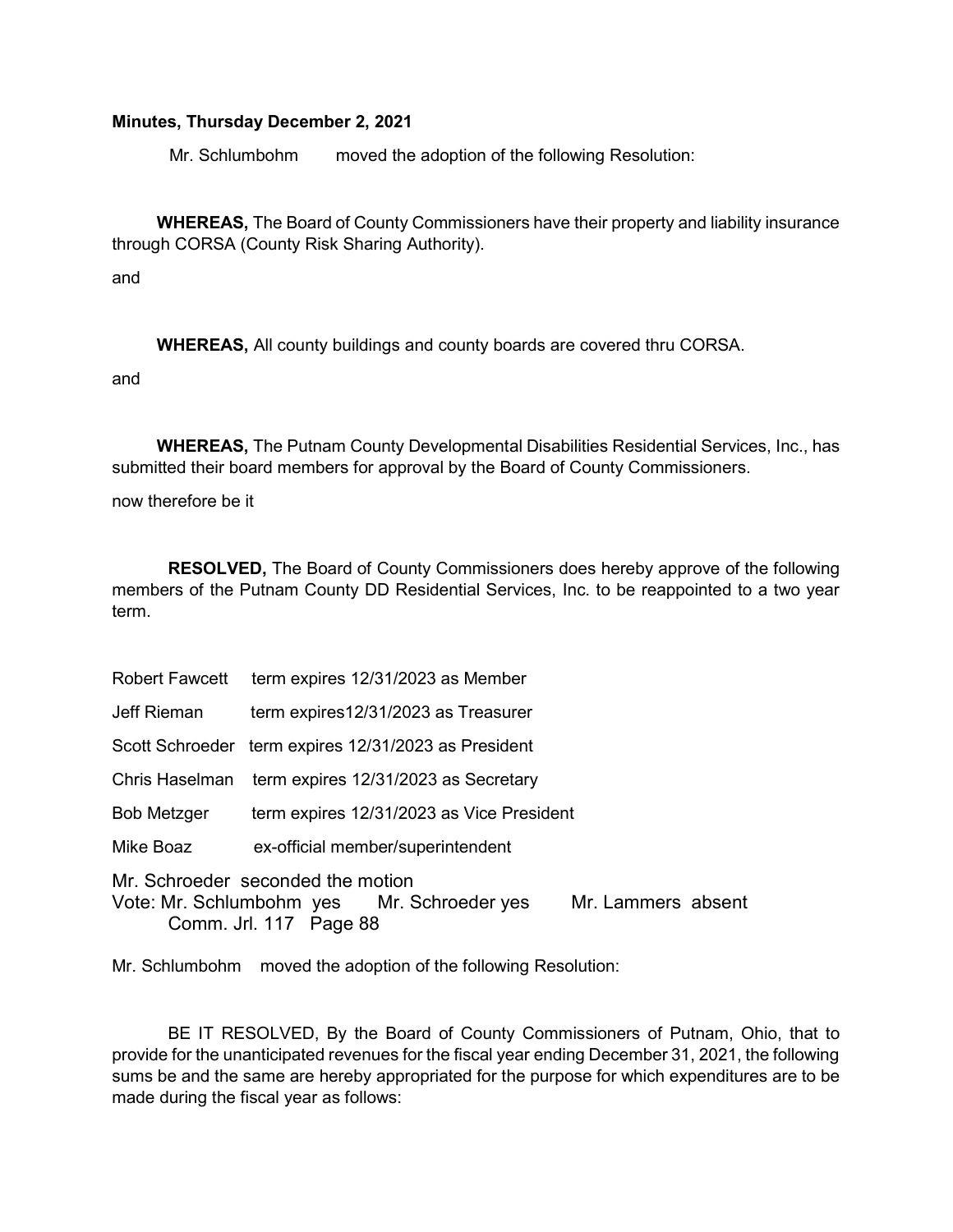Fund 008, Capital Projects –

N 14, PROJ 20N190 …….\$100,000.00

(The Aero Mark Company)

Mr. Schroeder seconded the motion Vote: Mr. Schlumbohm yes Mr. Schroeder yes Mr. Lammers absent Comm. Jrl. 117 Page 89

## Now and Then Purchase orders

Mr. moved to approve the then and now purchase orders. Mr. seconded the motion.

Vote: Mr. Schlumbohm Mr. Schroeder Mr. Lammers Exceptions: Mr. Schlumbohm Mr. Schroeder Mr. Lammers Comm. Jrl. 117, Page

## Purchase orders and travel requests

Capital Improvement…..Purchase order to Stanley Convergent Security Solutions for intercoms at jail new quote addtl needed for \$ 4,630.00. Mr. Schroeder moved to approve the purchase orders and travel requests. Mr. Schlumbohm seconded the motion. Vote: Mr. Schlumbohm yes Mr. Schroeder yes Mr. Lammers absent

Exceptions: Mr. Schlumbohm Mr. Schroeder Mr. Lammers

Mr. Schroeder called the meeting to order with Mr. Schlumbohm by reciting the Pledge of Allegiance.

The business agenda was held with Commissioners Schroeder and Schlumbohm and Cindy Landwehr, Clerk.

The minutes from Tuesday November 30, 2021 were reviewed and approved.

Commissioners Schroeder and Schlumbohm attended the Planning Commission meeting.

Gary Lammers stopped into talk to Commissioners Schroeder and Schlumbohm about the appraisal they sent him to review. Gary wants to know the Commissioners thoughts and what direction they are going with the properties. He wanted to confirm they would be making an even trade. The Commissioners do not know if this opportunity would be available again in the future. Gary told the Commissioners he also consulted with Rick Hoffman on the matter. The area and right of ways were viewed on the GIS map. The Commissioners did give the perspective buyers a new offer on the parcel near Glandorf, they are waiting on a response.